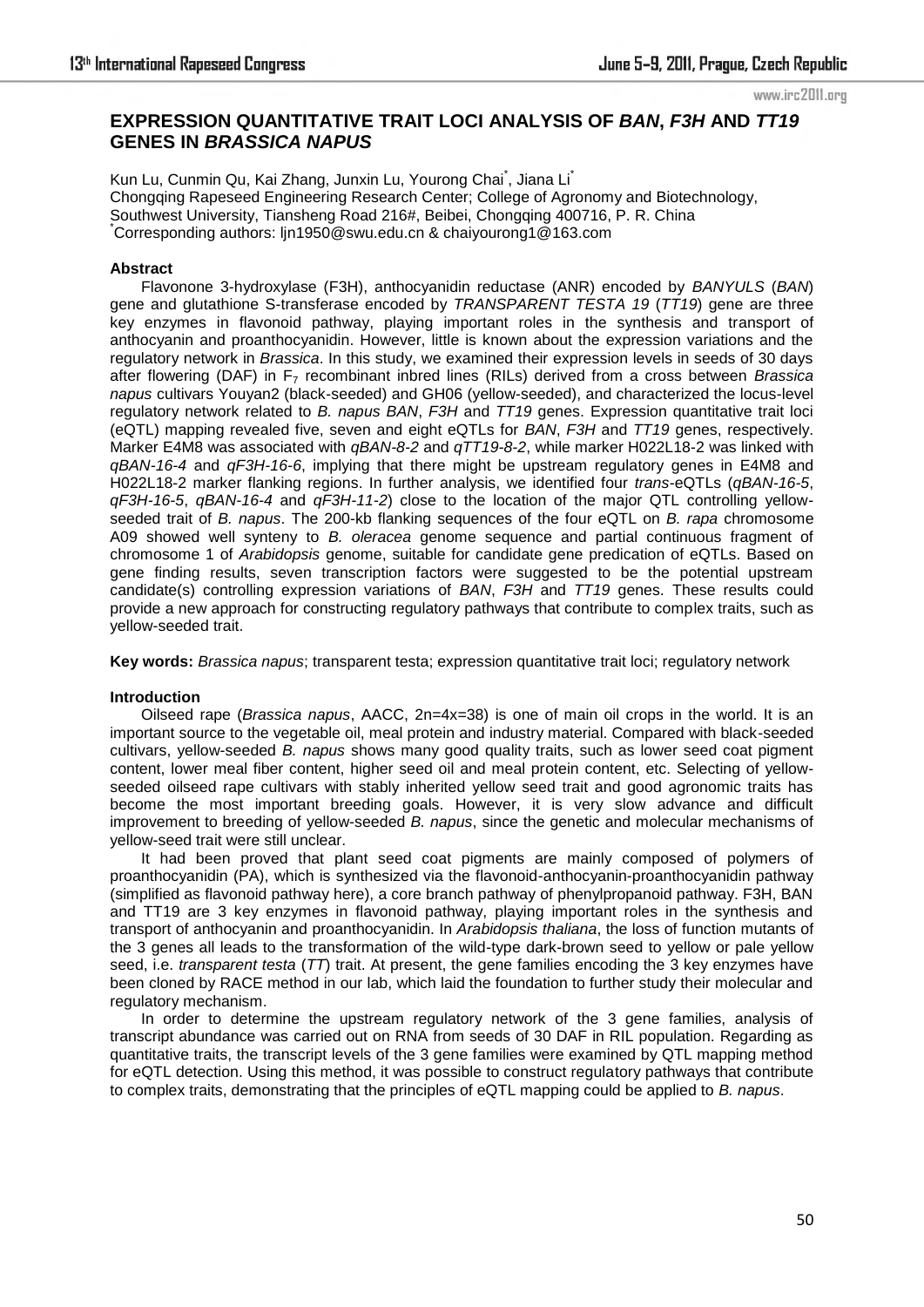www.irc2011.org

### **Materials and Methods**

### *Plant materials and total RNA extraction*

The RILs were developed through successive selfing up to six generations from a cross between yellow-seeded female parent "GH06" and black-seeded male parent "Youyan2" by single seed descent (SSD). Parental lines and RILs were sown in field trials at plant breeding station of Chongqing Rapeseed Technology Research Center (CRTRC) in 2009 as previously described (Fu et al. 2007). Seeds of 30 DAF in 180  $F<sub>7</sub>$  recombinant inbred lines were harvested and used for total RNA isolation. Total RNA was extracted using the Plant RNA Mini Kit (Watson Biotechnologies, Inc., China). To remove contaminated genomic DNA, the total RNA was treated with RNase-free DNase I (TaKaRa). Quality and concentration of total RNA samples were assessed by agarose gel electrophoresis and spectrophotometry.

#### *RT-PCR detection and expression quantification*

One microgram of total RNA extracted from each sample was used to make first-strand cDNA using the RNA PCR Kit (AMV) Ver. 3.0 (TaKaRa) in a 10-ul reaction with Oligo dT-Adaptor Primer. *Brassica napus 26S rRNA* gene was used as the internal control to monitor sample uniformity of initial RNA input and RT efficiency. The specific primers were F26S (5´-CACAATGATAGGAAGAGCCGAC-3´) and R26S (5´-CAAGGGAACGGGCTTGGCAGAATC-3´). Amplification protocol for *Bn26S* was 94°C for 5 min, followed by 21 cycles of amplification (94°C for 1 min, 60°C for 1 min and 72°C for 1 min), then 72°C for 10 min. The transcription levels of *BAN*, *F3H* and *TT19* genes in the RILs were detected by RT-PCR analyses. RT-PCR products were examined with agarose gel electrophoresis and quantified with Gel-Pro Analyzer 4.0 for optical density assessment. In order to control experimental error, all RT-PCRs were done and analyzed with 3 replicates. *eQTL analysis of BAN, F3H and TT19 genes* 

The genetic linkage map was constructed by Fu et al (2007) in 2007. A total of 444 loci (158 for SSR, 94 for RAPD, 229 for SRAP and 6 for TRAP) were mapped on 26 linkage groups, covering 1375 cM of *B. napus* genome and the average distance between two adjacent markers was 3.09 cM. Composite interval mapping (CIM) (Zeng, 1994) was used for eQTL analysis of expression of *BAN*, *F3H* and *TT19* genes in *B. napus*, using Windows QTL Cartographer 2.5 (Wang et al, 2007). Model 3 of the Zmapqtl module of QTL Cartographer was used to identify eQTL with a scanning interval of 1 cM between markers and putative eQTL along with 1,000 permutations to set an experiment wide significance LOD threshold at 0.01. Default LOD threshold values of 2.0 was used to declare the presence of an eQTL. The eQTL was named according to the suggestions of McCouch et al (1997), starting with "*q*", followed by an abbreviation of the trait name, the name of the linkage group, and the number of eQTLs affecting the trait on the linkage group, such as "*qBAN-4-1*" is the first eQTL for expression of *BAN* gene in the fourth linkage group.

*Analysis of flanking sequences of trans-eQTL* 

To determine the location of *BAN*, *F3H* and *TT19* genes on *B. rapa* chromosome and the type of eQTL, the cDNA sequences of *Arabidopsis* orthologous genes were used as query for BLASTN search against *B. rapa* scaffold database in the *Brassica* Database (BRAD, http://brassicadb.org/brad/). Sequences of eQTL makers were used for BLASTN search in the BRAD and our local *B. oleracea* genome sequence database. The 200-kb of flanking sequences of each maker was extracted from abovementioned two databases. Dot matrix analysis of *B. rapa* and *B. oleracea* genomic sequences in eQTL region were performed using the bl2seq program on the NCBI website. *Ab initio* gene identification in the flanking sequences was obtained using Fgenesh program with a set of trained *Arabidopsis* gene model. Function of predicted genes was annotated based on matches against the GenBank protein database. A *cis*-eQTL coincides with the location of the underlying gene. In case of *trans*-eQTL, the observed location of eQTL does not coincide with the location of the gene, implying that the observed eQTL represents the position of a locus that controls the expression variation of target gene.

# **Results and Discussion**

Expression levels of *B. napus BAN*, *F3H* and *TT19* genes in the RILs were assayed by RT-PCR and then digitally treated. The results showed that the ranges of optical density value were 3.12~42818, 61.03~39986 and 4206.5~39460. Expression of the 3 genes displayed continuous normal distribution, belongs to typical quantitative traits, and could be analyzed by QTL mapping method for eQTL analysis.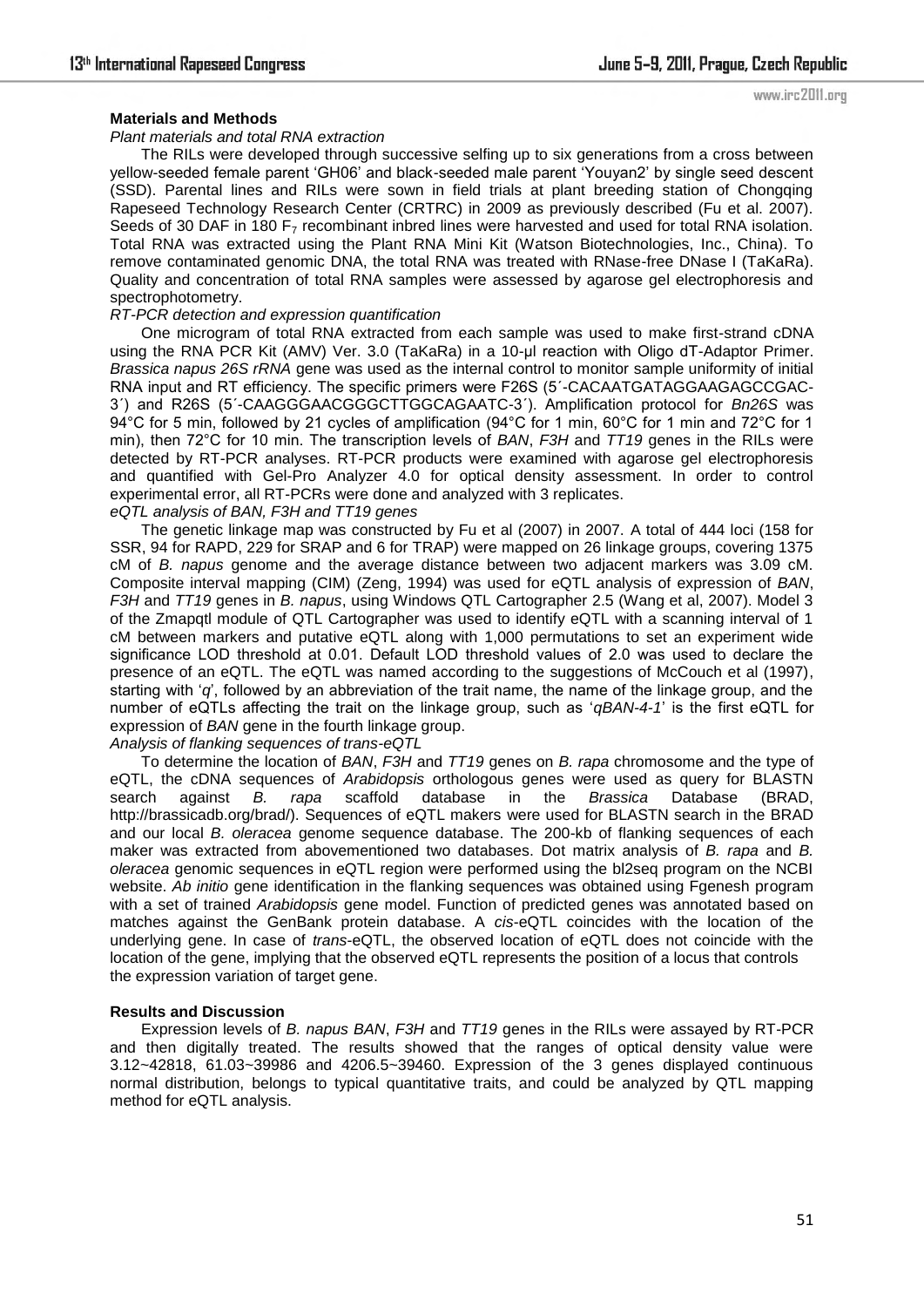

Figure 1 Putative eQTL location for *BAN*, *F3H* and *TT19* genes in genetic linkage map

Composite interval mapping method was employed in eQTL analysis of expression of *BAN*, *F3H* and *TT19* genes. Based on our published genetic map, a total of twenty eQTLs were mapped on eight linkage groups (LG7, LG8, LG10, LG11, LG12, LG16, LG20 and LG22) with LOD≥2.0 (Fig. 1). Phenotypic variation explained by the single putative eQTL varied from 4.09% to 8.95%, and the LOD score ranged from 2.04 to 4.29. Besides, two eQTLs markers E4M8/a and H022L18-2 explaining variation of expression *TT19* and *BAN* genes were located on LG8 and LG16, respectively. Five eQTLs locating on linkage groups LG8, LG11 and LG16 were detected to be responsible for expression of *BAN* with the single contribution to phenotypic variance ranged from4.09% to 8.95%, explained 30.01% total phenotypic variation. Among the 5 eQTLs, only additive effect of *qBAN-8-2* inherited from allelic gene of male parent, the rest additive effect all came from female parent. Two eQTL locating on linkage groups LG8 and LG16 accounted for 14.86% and 11.06% of the phenotypic variation, respectively. Seven eQTLs mapping on linkage groups LG10, LG11, LG16 and LG20 were identified to account for expression of *F3H* with the single contribution to phenotypic variance ranged from 5.28% to 7.79%, explained 45.72% total phenotypic variation. Only additive effect of *qF3H-20-7* was inherited from allelic gene of male parent, the rest additive effect all came from allelic gene of female parent among the 7 eQTLs. And three eQTL locating on linkage groups LG11 explained 19.34% of the phenotypic variation. As for expression of *TT19*, eight eQTLs were mapped on L7, L8, L10, L12 and L22 linkage groups, explaining 49.48% of total phenotypic variation, with the single contribution to phenotypic variance ranged from 4.38% to 8.44%. Additive effect of *qTT19-12-4* was inherited from allelic gene of female parent, while the rest came from those of male parent. Four eQTLs mapping on LG22 could explain 26.04% of the phenotypic variation.

According to BLASTN analysis, two *BAN* genes were identified, and both of them could be located on chromosome A01 of *B. rapa* genome. Both *F3H* and *TT19* have two copies in *B. rapa*. Two *F3H* genes were located on chromosome A03 and A09, while two *TT19* genes were located on chromosome A02 and A09 in *B. rapa*. Among the 20 markers linked to eQTLs, only 8 SSR markers could be located on chromosome A01, A03, A08 and A09 of *B. rapa* genome precisely. Location of these SSR markers was different from those of *BAN*, *F3H* and *TT19* genes in *B. rapa* genome, indicating the 8 eQTLs might be *trans*-eQTL. The 4 eQTL markers on chromosome A09 of *B. rapa* genome linked to 2 and 3 eQTLs controlling expression variation of *BAN* and *F3H* genes. The marker H022L18-2 simultaneously linked to eQTL of *BAN* and *F3H* genes, implying there must be an upstream regulatory gene in H022L18-2 marker flanking region. Several previous studies have proved that there might be a major QTL for yellow seed coat color on linkage group A09/N09 of the A-genome of *B. napus* (Fu et al., 2007; Xiao et al., 2007; Rahman et al., 2009; Snowdon et al., 2010). So, the 200-kb flanking sequences of *trans*-eQTL markers were extracted and analyzed from *B. rapa* and *B .oleracea* genomes.

The synteny between *B. rapa* and *B. oleracea* genome sequences in the 200-kb of flanking sequences of 4 eQTL markers on LG16 (linkage group A09 of *B. napus*) were conserved. The